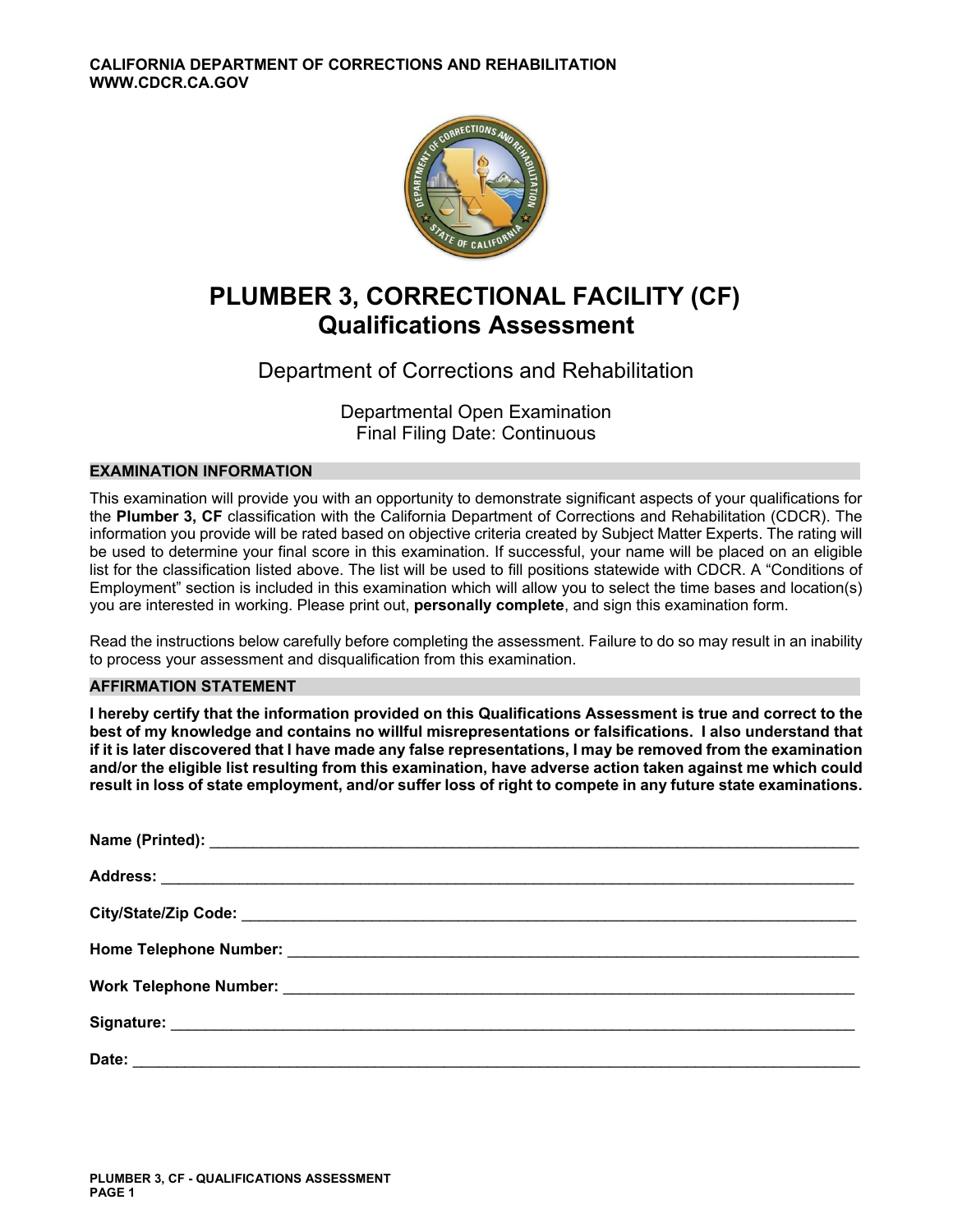## **FILING INSTRUCTIONS**

### **All applicants must complete and submit the following examination materials:**

- [Examination Application \(STD. 678\)](https://jobs.ca.gov/pdf/STD678.pdf)
- Qualifications Assessment

#### By mail to:

**Department of Corrections and Rehabilitation Office of Workforce Planning P.O. Box 942883 Sacramento, CA 94283-0001** 

Or in person at:

**Department of Corrections and Rehabilitation 1515 S Street Sacramento, CA 95811-7243 Attn: Office of Workforce Planning, 211S** 

If you are personally delivering your application and Qualifications Assessment, you must do so between the hours of **8:00 a.m.** and **5:00 p.m.**, Monday through Friday, excluding holidays, on or before the cut-off date to the street address listed above.

#### **NOTE:**

- All examination materials must have original signatures.
- Be sure your envelope has adequate postage if submitting via mail.
- Faxed or emailed copies will **NOT** be accepted under any circumstances.
- Make and keep a photocopy of the completed Qualifications Assessment for your records.

#### **GENERAL INSTRUCTIONS**

This Qualifications Assessment is the sole component of the examination. To obtain a position on the eligible list, a minimum score of 70% must be achieved. Therefore, please be sure to review and follow all instructions carefully as missing or incomplete information may result in disqualification or a lower score.

This examination is comprised of the following areas:

- Affirmation Statement (page 1)
- Filing Instructions / General Instructions (page 2)
- Prior State Employment / Conditions of Employment (pages 3 4)
- Rating Instructions (page 5)
- Knowledge & Experience Assessment (pages 6 10)
- Recruitment Questionnaire (pages 11 12)

# **YOUR RESPONSES ARE SUBJECT TO VERIFICATION**

Please keep in mind that all information provided on this Qualifications Assessment will be subject to verification at any time during the examination process, hiring process, and even after gaining employment. Anyone who misrepresents his/her experience will be subject to adverse consequences, which could include the following action(s):

- Removal from the examination process
- Removal from the eligible list / certification list
- Loss of State employment
- Loss of rights to compete in any future state examinations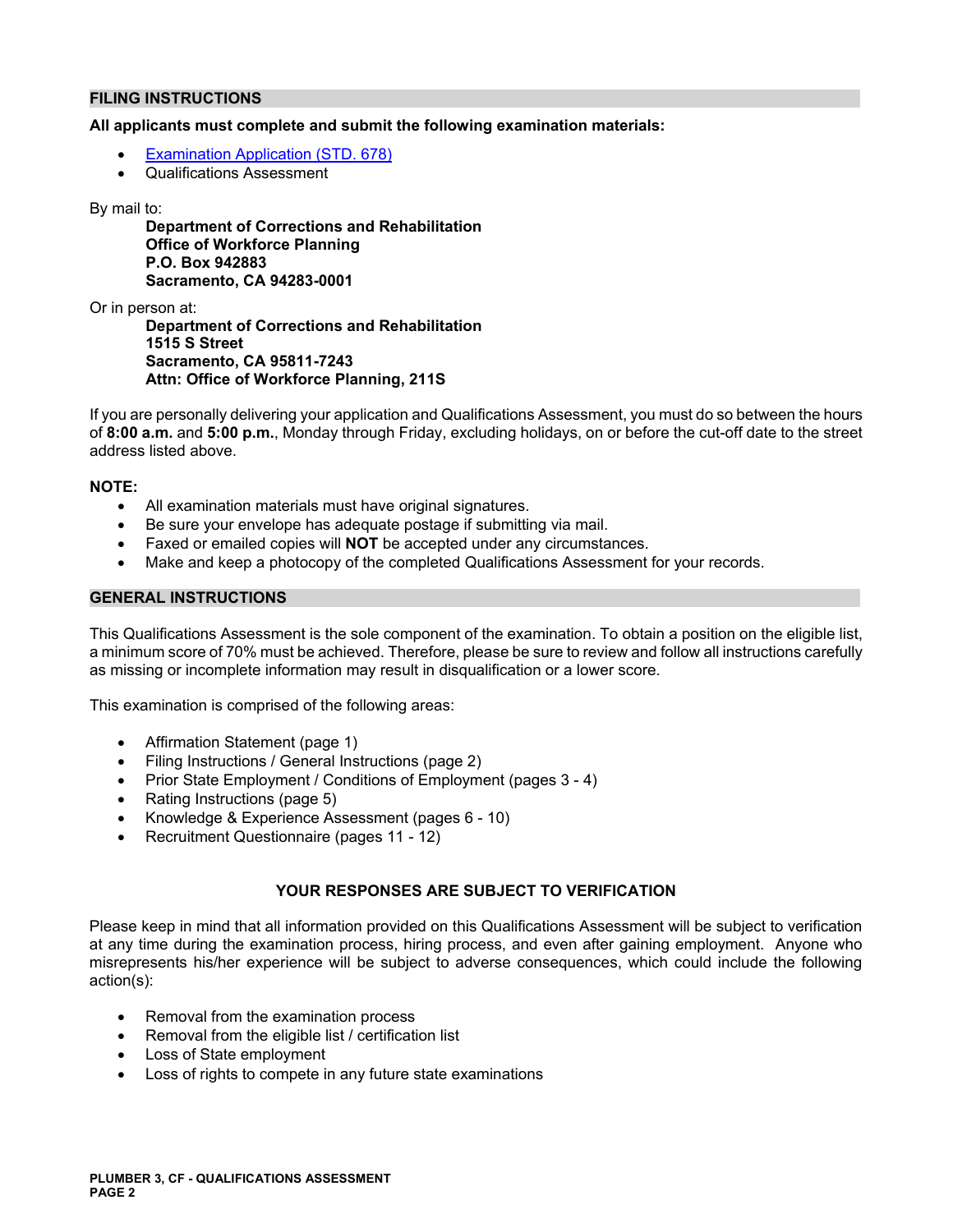### **PRIOR STATE EMPLOYMENT INFORMATION**

**Complete this next section ONLY if you have been previously dismissed from California State Civil Service employment by punitive action or as a result of disciplinary proceedings. IF THIS DOES NOT APPLY TO YOU, please skip this question.** 

**Do you have written permission from the California Department of Human Resources (CalHR) to take this examination?** 





**State Personnel Board, Rule 211 provides that a dismissed state employee may only participate in State Civil Service examinations if he/she has obtained prior consent from the State Personnel Board.** 

#### **CONDITIONS OF EMPLOYMENT**

### **PLEASE MARK THE APPROPRIATE BOX(ES) OF YOUR CHOICE.**

If you are successful in this examination, your name will be placed on an active employment list and referred to fill vacancies Statewide according to the conditions you specify on this form.

#### **TYPE OF APPOINTMENT YOU WILL ACCEPT**

Please mark the appropriate box(es) - you may check "(A) Any" if you are willing to accept any type of employment.

☐ **(D) Permanent Full-Time** ☐ **(R) Permanent Part-Time** ☐ **(K) Limited-Term Full-Time** ☐ **(A) Any** 

If all are marked and you receive an appointment other than permanent full-time, your name will continue to be considered for permanent full-time positions.

#### **LOCATION(S) YOU ARE WILLING TO WORK**

☐ **5 ANYWHERE IN THE STATE –** If this box is marked, no further selection is necessary

### **NORTHERN REGION**

- 
- 
- 
- 
- Mule Creek State Prison ☐ 2500 **Modoc County** ☐ 4700 **Siskiyou County**  Pine Grove Youth Conservation ☐ 2800 **Napa County** Camp ☐ 4800 **Solano County**  ☐ 2900 – **Nevada County** California Medical Facility ☐ 0400 – **Butte County**
- 
- ☐ **Placer County**  CSP, Solano 3100 ☐ 0500 **Calaveras County**
- 
- ☐ 0700 **Contra Costa County**  CSP, Sacramento ☐ 5200 **Tehama County**
- 
- 
- 
- 
- ☐ ☐ 3900 **San Joaquin County** 1200 **Humboldt County**  Deuel Vocational Institute ☐ 5800 **Yuba County**
- 
- ☐ 1800 **Lassen County**  O.H. Close YCF
- alifornia Correctional Center C N.A. Chaderjian YCF
- High Desert State Prison
- 
- 
- ☐ 2300 **Mendocino County** 0300 **Amador County** ☐ ☐ 4600 **Sierra County** 
	-
	-
	-
	-
	-
	-
	-
	-
- ☐ 0800 **Del Norte County**  Folsom State Prison ☐ 5300 **Trinity County**  Pelican Bay State Prison Richard A. McGee Correctional ☐ 0900 – **El Dorado County** Training Center ☐ 5500 – **Tuolumne County** Sierra Conservation Center
	- ☐ ☐ 3800 **San Francisco County**
- 1100 **Glenn County** ☐ 5700 **Yolo County** 
	-
	- California Health Care Facility
	-
	-
	-
- ☐ 0100 **Alameda County** ☐ 2100 **Marin County** ☐ 4100 **San Mateo County**
- ☐ **Alpine County**  CSP, San Quentin 0200 ☐ 4500 **Shasta County** 
	-
	-
	-
	-
	-
- ☐ ☐ 4900 **Sonoma County** 3200 **Plumas County** ☐ 0600 **Colusa County** 
	-
	- ☐ 5100 **Sutter County** 3400 **Sacramento County** ☐
		-
		-
		-
		-
		-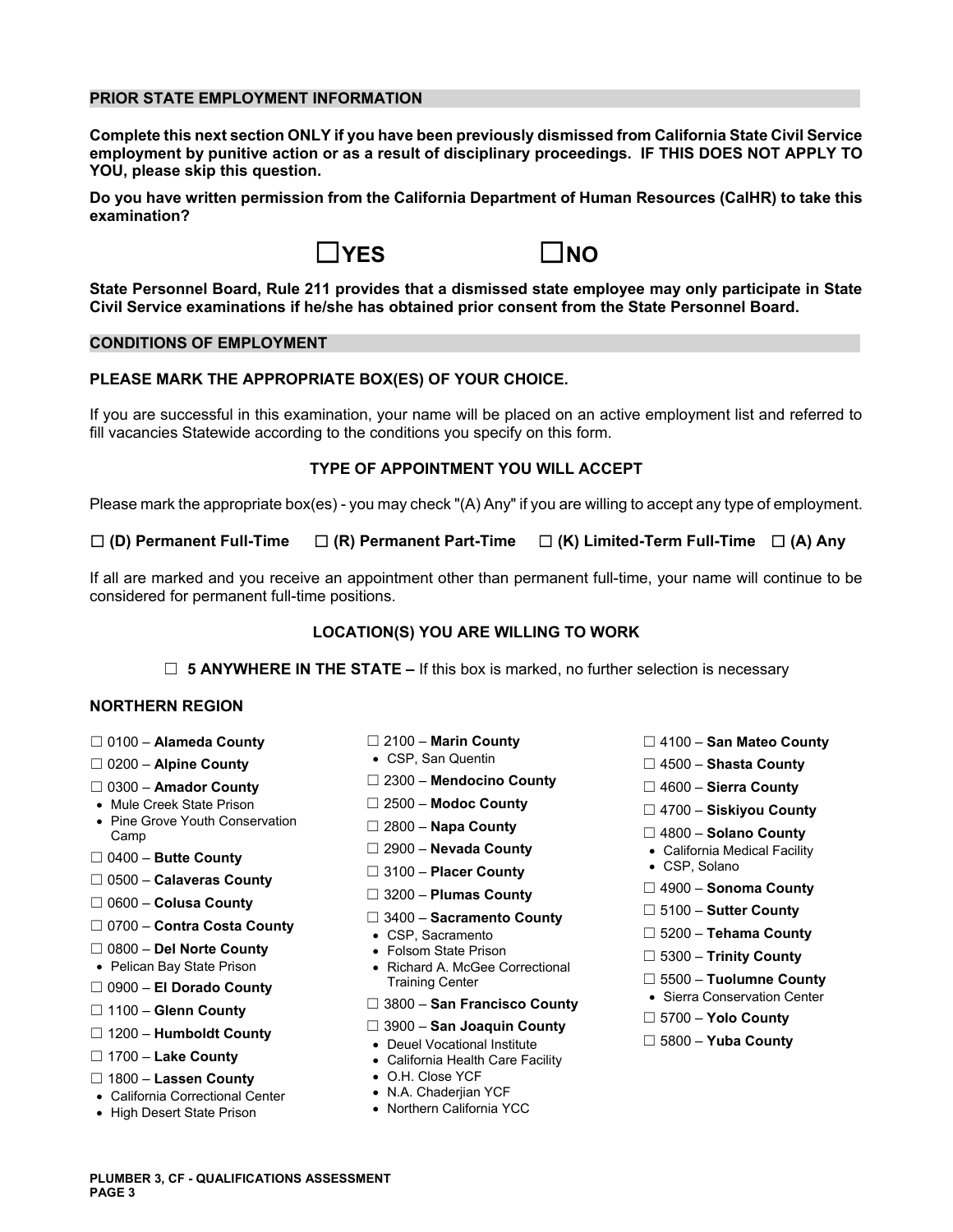### **CENTRAL REGION**

- 
- 
- 
- 
- 
- 
- 
- 
- 

- 
- 
- □ 1400 **Inyo County** <br>CA Substance Abuse Treatment **SALING SALING SALING OF SALING OF SALING SALING SALING SALING SALING SALING SALING SALING SALING SALING SALING SALING SALING SALING SALING SALING SALING SALING SALING** ☐ 1500 – **Kern County** Facility ☐ 3500 – **San Benito County** 
	-
- County<br>
California Correctional Institution California Correctional Institution California Women's<br>
Facility Facility California Men's Colony California Men's Colony<br>
North Kern State Prison Valley State Prison D 4300
	-
	-
	-
	-

- ☐ 1000 **Fresno County** ☐ 1600 **Kings County** ☐ 2700 **Monterey County**  Pleasant Valley State Prison Avenal State Prison Correctional Training Facility
	-
	-
- California City Correctional ☐ 2000 **Madera County** ☐ 4000 **San Luis Obispo** Facility lifor **County**  Central Ca nia Women's California Correctional Institution
	-
- North Kern State Prison Valley State Prison □ 4300 **Santa Clara County**
- Wasco State Prison **DEMILLE COUNTED ASSESS Mariposa County Demille Act Assessment Cruz County** 
	- ☐ 2400 **Merced County** ☐ 5000 **Stanislaus County**
	- ☐ 2600 **Mono County** ☐ 5400 **Tulare County**

### **SOUTHERN REGION**

- 
- 
- 
- 
- 
- 
- 
- 
- 
- 
- ☐ Ironwood State Prison 1900 **Los Angeles County**  ☐ 5600 **Ventura County**  CSP, Los Angeles County ☐ 3600 **San Bernardino**  Ventura YCF

• California Institution for Men California Institution for Women

- ☐ 1300 **Imperial County** ☐ 3300 **Riverside County** ☐ 3700 **San Diego County**
- Calipatria State Prison California Rehabilitation Center RJ Donovan Correctional Facility
- CSP, Centinela **Chuckawalla Valley State Prison** □ 4200 **Santa Barbara County 1000 Lee Angeles County** Ironwood State Prison
	-
	-

**ADDRESS OR EMPLOYMENT CHANGES** 

After list release, successful candidates may update any address and/or availability for employment preference information by accessing their [CalCareer Account](https://www.jobs.ca.gov/) (www.jobs.ca.gov) on the California Department of Human Resources (CalHR) website or by notifying CDCR at the following address:

> California Department of Corrections and Rehabilitation Office of Workforce Planning P.O. Box 942883 Sacramento, CA 94283-0001 Attn: Certification Unit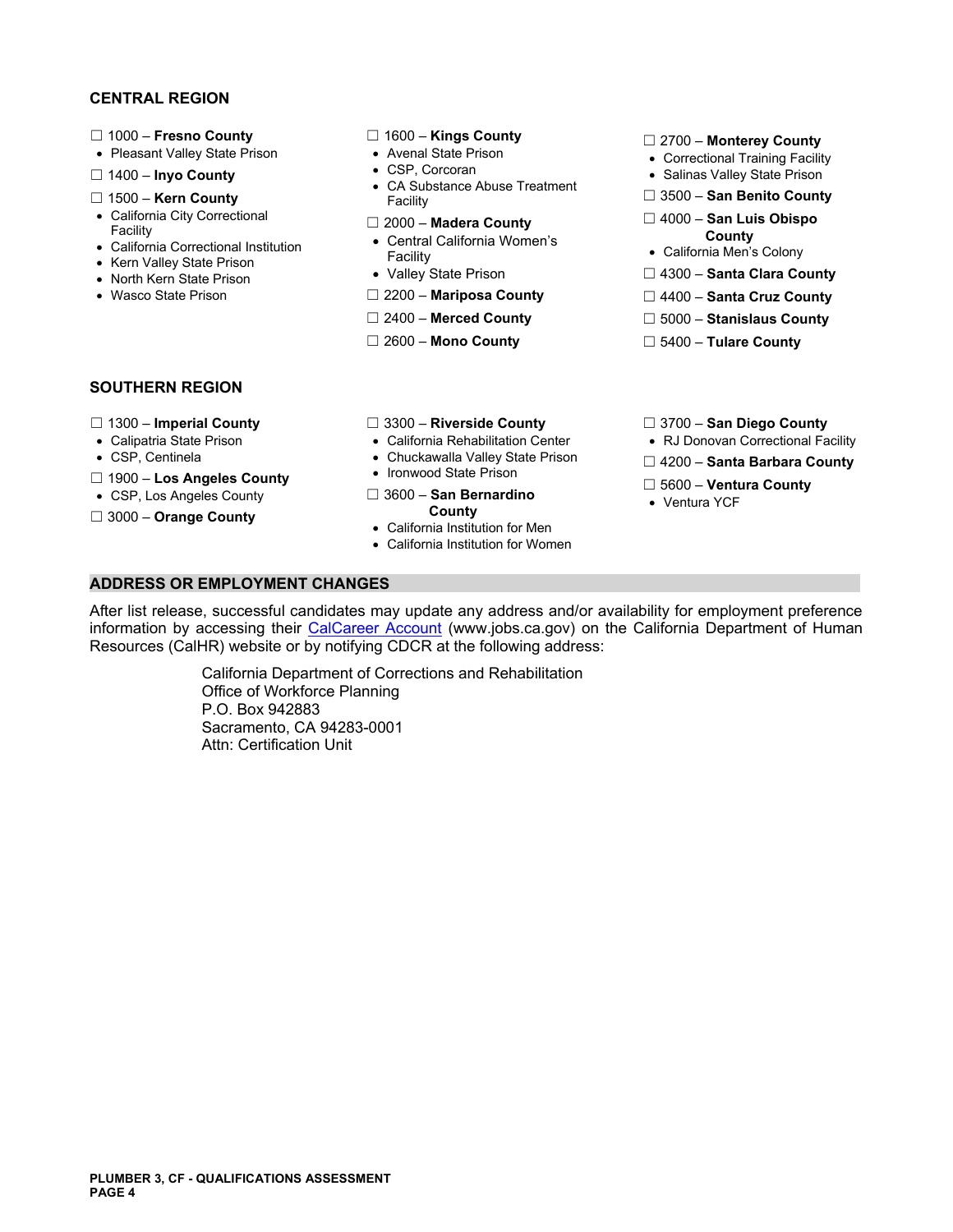## **RATING INSTRUCTIONS**

Rate your knowledge and experience performing specific job-related actions, using the rating scale(s) below.

Respond to each statement, beginning on the following page, by indicating how the statement applies to you. You are required to respond to every statement by marking one option for each of the two scales provided. Responses may not be changed or added once submitted to the Office of Workforce Planning. Missing responses will result in a lower score.

In responding to each statement, you may refer to your FORMAL EDUCATION, FORMAL TRAINING COURSES, and/or WORK EXPERIENCE whether paid or not paid.

# **SCALE #1 - KNOWLEDGE RELATED TO PERFORMING THIS ACTION**

#### **Extensive Knowledge**

I possess an expert knowledge level to the extent that I have effectively performed tasks related to this knowledge in the most difficult and complex situations **and** I have instructed others on specific aspects of this knowledge.

#### **Moderate Knowledge**

I possess an advanced knowledge level to the extent that I could effectively perform this task under the majority of circumstances or situations encountered.

#### **Basic Knowledge**

I possess a sufficient knowledge level that would allow me to perform this task successfully in routine situations.

#### **Limited Knowledge**

I have some knowledge of how to perform this task, but I may require additional instruction to apply my knowledge effectively.

#### **No Knowledge**

I have no knowledge of how to perform this task or what it may entail.

### **SCALE #2 - EXPERIENCE RELATED TO PERFORMING THIS ACTION**

#### **Extensive Experience**

I have more than 4 years of experience in regularly performing this action **and** I have instructed others on this specific action.

#### **Moderate Experience**

I have more than 3 years, but less than 4 years of experience performing this action **and** I can perform it independently.

#### **Basic Experience**

I have more than 2 years, but less than 3 years of experience performing this action **and** I have performed it regularly with minimal or no assistance.

#### **Limited Experience**

I have less than 2 years of experience in performing this action **and** I may require assistance for successful performance.

### **No Experience**

I have never performed this action.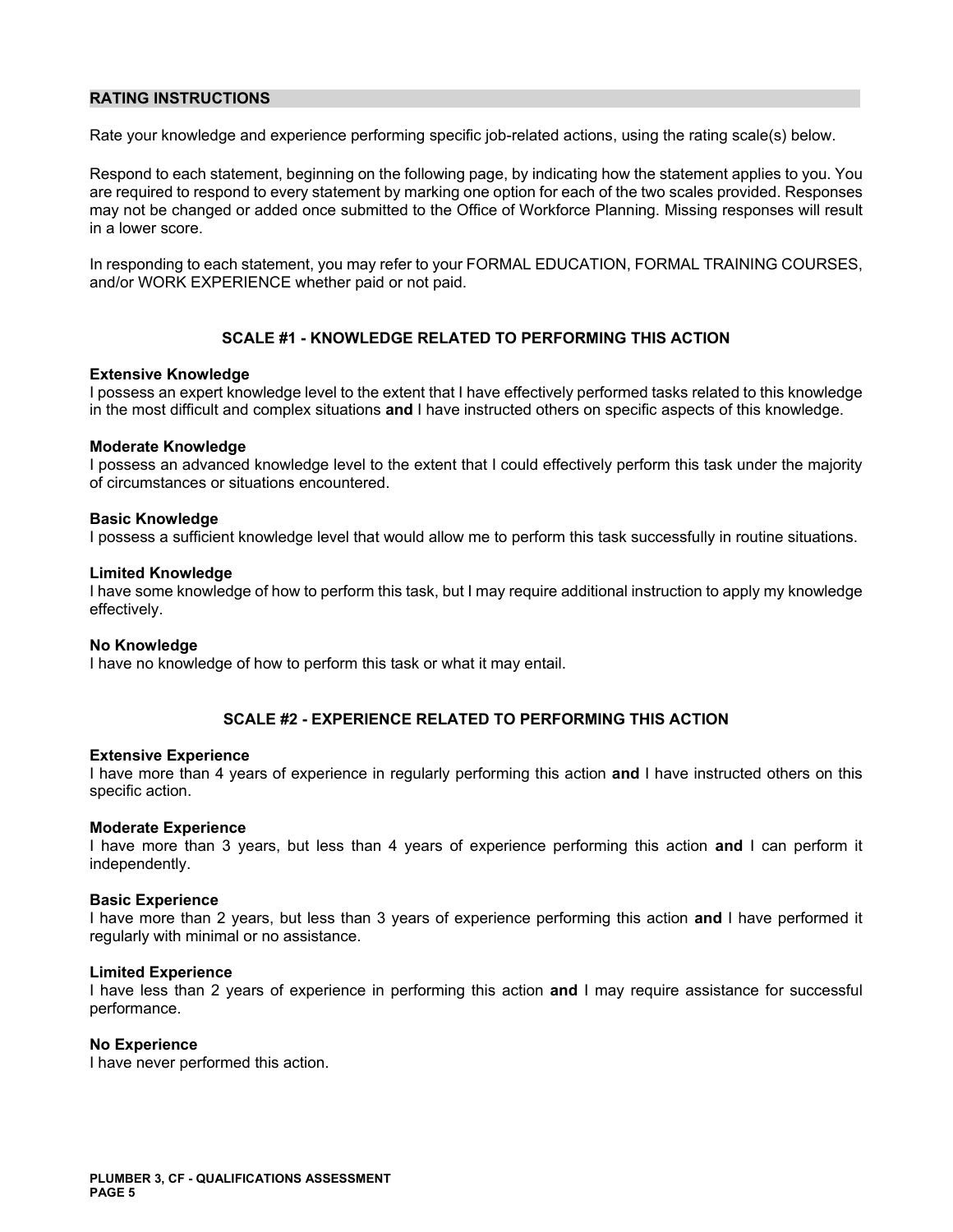|                                                                                                                 | 1. | Maintain facility plumbing (e.g. underground utilities, valves, fixtures, pumps, etc.) to increase the life |                                              |  |
|-----------------------------------------------------------------------------------------------------------------|----|-------------------------------------------------------------------------------------------------------------|----------------------------------------------|--|
|                                                                                                                 |    | expectancy.                                                                                                 |                                              |  |
|                                                                                                                 |    | Knowledge related to performing this action                                                                 | Experience related to performing this action |  |
|                                                                                                                 |    | □ Extensive Knowledge                                                                                       | $\Box$ Extensive Experience                  |  |
|                                                                                                                 |    | □ Moderate Knowledge                                                                                        | □ Moderate Experience                        |  |
|                                                                                                                 |    | □ Basic Knowledge                                                                                           | □ Basic Experience                           |  |
|                                                                                                                 |    | □ Limited Knowledge                                                                                         | $\Box$ Limited Experience                    |  |
|                                                                                                                 |    | □ No Knowledge                                                                                              | $\Box$ No Experience                         |  |
|                                                                                                                 |    |                                                                                                             |                                              |  |
|                                                                                                                 |    |                                                                                                             |                                              |  |
|                                                                                                                 | 2. | Plan and direct the work of a crew of plumbers and/or inmates in the operation, installation, maintenance,  |                                              |  |
|                                                                                                                 |    | alteration and repair of facility plumbing.                                                                 |                                              |  |
|                                                                                                                 |    | Knowledge related to performing this action                                                                 | Experience related to performing this action |  |
|                                                                                                                 |    | □ Extensive Knowledge                                                                                       | $\Box$ Extensive Experience                  |  |
|                                                                                                                 |    | □ Moderate Knowledge                                                                                        | □ Moderate Experience                        |  |
|                                                                                                                 |    | □ Basic Knowledge                                                                                           | □ Basic Experience                           |  |
|                                                                                                                 |    | □ Limited Knowledge                                                                                         | $\Box$ Limited Experience                    |  |
|                                                                                                                 |    | □ No Knowledge                                                                                              | $\Box$ No Experience                         |  |
|                                                                                                                 |    |                                                                                                             |                                              |  |
|                                                                                                                 | 3. | Perform the operation, installation, maintenance, alteration and repair of facility plumbing.               |                                              |  |
|                                                                                                                 |    |                                                                                                             |                                              |  |
| Knowledge related to performing this action                                                                     |    |                                                                                                             | Experience related to performing this action |  |
|                                                                                                                 |    | □ Extensive Knowledge                                                                                       | □ Extensive Experience                       |  |
|                                                                                                                 |    | □ Moderate Knowledge                                                                                        | □ Moderate Experience                        |  |
|                                                                                                                 |    | □ Basic Knowledge                                                                                           | □ Basic Experience                           |  |
|                                                                                                                 |    | □ Limited Knowledge                                                                                         | $\Box$ Limited Experience                    |  |
|                                                                                                                 |    | □ No Knowledge                                                                                              | $\Box$ No Experience                         |  |
|                                                                                                                 |    |                                                                                                             |                                              |  |
| Inspect the work of a crew of plumbers and/or inmates in the operation, installation, maintenance,              |    |                                                                                                             |                                              |  |
|                                                                                                                 | 4. | alteration and repair of facility plumbing.                                                                 |                                              |  |
|                                                                                                                 |    |                                                                                                             |                                              |  |
| Experience related to performing this action<br>Knowledge related to performing this action                     |    |                                                                                                             |                                              |  |
|                                                                                                                 |    | $\Box$ Extensive Knowledge                                                                                  | $\Box$ Extensive Experience                  |  |
|                                                                                                                 |    | □ Moderate Knowledge                                                                                        | □ Moderate Experience                        |  |
|                                                                                                                 |    | □ Basic Knowledge                                                                                           | □ Basic Experience                           |  |
|                                                                                                                 |    | □ Limited Knowledge                                                                                         | $\Box$ Limited Experience                    |  |
|                                                                                                                 |    | □ No Knowledge                                                                                              | $\Box$ No Experience                         |  |
|                                                                                                                 |    |                                                                                                             |                                              |  |
| Lead a crew of plumbers and/or supervises inmates to maintain the safety and security of the institution and/or |    |                                                                                                             |                                              |  |
|                                                                                                                 | 5. | facility.                                                                                                   |                                              |  |
| Knowledge related to performing this action<br>Experience related to performing this action                     |    |                                                                                                             |                                              |  |
|                                                                                                                 |    | □ Extensive Knowledge                                                                                       | $\Box$ Extensive Experience                  |  |
|                                                                                                                 |    | □ Moderate Knowledge                                                                                        | □ Moderate Experience                        |  |
|                                                                                                                 |    |                                                                                                             |                                              |  |

- 
- 
- 
- 
- ☐ Basic Knowledge ☐ Basic Experience
- ☐ Limited Knowledge ☐ Limited Experience
	- □ No Experience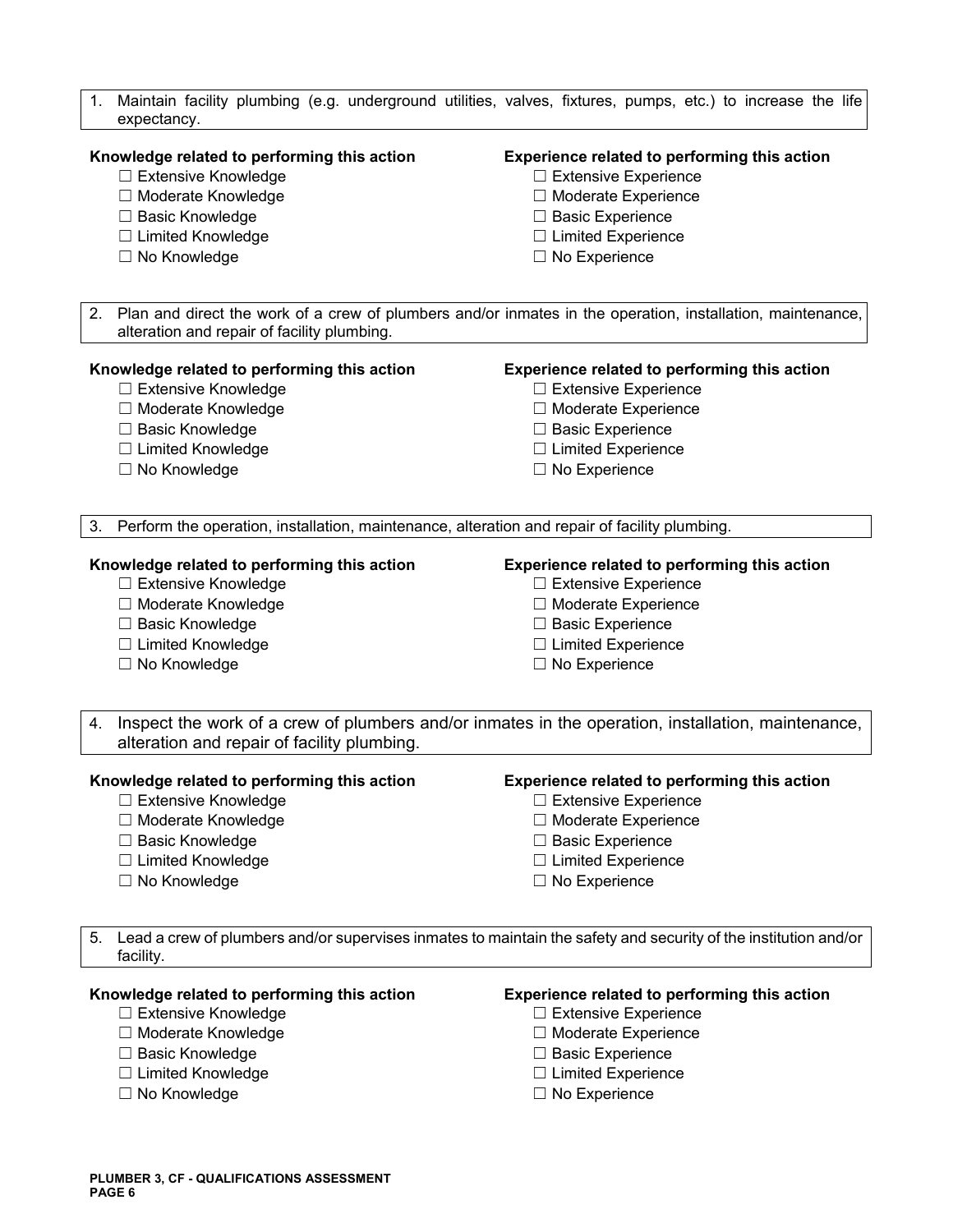- 6. Evaluate the work performance of a crew of plumbers and/or inmates to ensure quality standards and identify training needs. **Knowledge related to performing this action Experience related to performing this action**  ☐ Extensive Knowledge ☐ Extensive Experience ☐ Moderate Knowledge ☐ Moderate Experience ☐ Basic Knowledge ☐ Basic Experience ☐ Limited Knowledge ☐ Limited Experience ☐ No Knowledge ☐ No Experience 7. Coordinate with a crew of plumbers, staff and chain of command regarding projects and repairs to ensure completion of work. **Knowledge related to performing this action Experience related to performing this action**  ☐ Extensive Knowledge ☐ Extensive Experience ☐ Moderate Knowledge ☐ Moderate Experience ☐ Basic Knowledge ☐ Basic Experience ☐ Limited Knowledge ☐ Limited Experience ☐ No Knowledge ☐ No Experience 8. Inspect the plumbing shop to ensure the safety and security of the institution and/or large facility. **Knowledge related to performing this action Experience related to performing this action**  ☐ Extensive Knowledge ☐ Extensive Experience ☐ Moderate Knowledge ☐ Moderate Experience ☐ Basic Knowledge ☐ Basic Experience ☐ Limited Knowledge ☐ Limited Experience ☐ No Knowledge ☐ No Experience 9. Maintain constant tool, key and lock control to ensure the safety and security of the institution and/or large facility. **Knowledge related to performing this action Experience related to performing this action**  ☐ Extensive Knowledge ☐ Extensive Experience ☐ Moderate Knowledge ☐ Moderate Experience ☐ Basic Knowledge ☐ Basic Experience ☐ Limited Knowledge ☐ Limited Experience ☐ No Knowledge ☐ No Experience 10. Prepare job estimates to provide to supervisor for cost analysis, planning and developing projects. **Knowledge related to performing this action Experience related to performing this action**  ☐ Extensive Knowledge ☐ Extensive Experience
	- ☐ Moderate Knowledge ☐ Moderate Experience
	-
	-
	-
- 
- 
- ☐ Basic Knowledge ☐ Basic Experience
- ☐ Limited Knowledge ☐ Limited Experience
- ☐ No Knowledge ☐ No Experience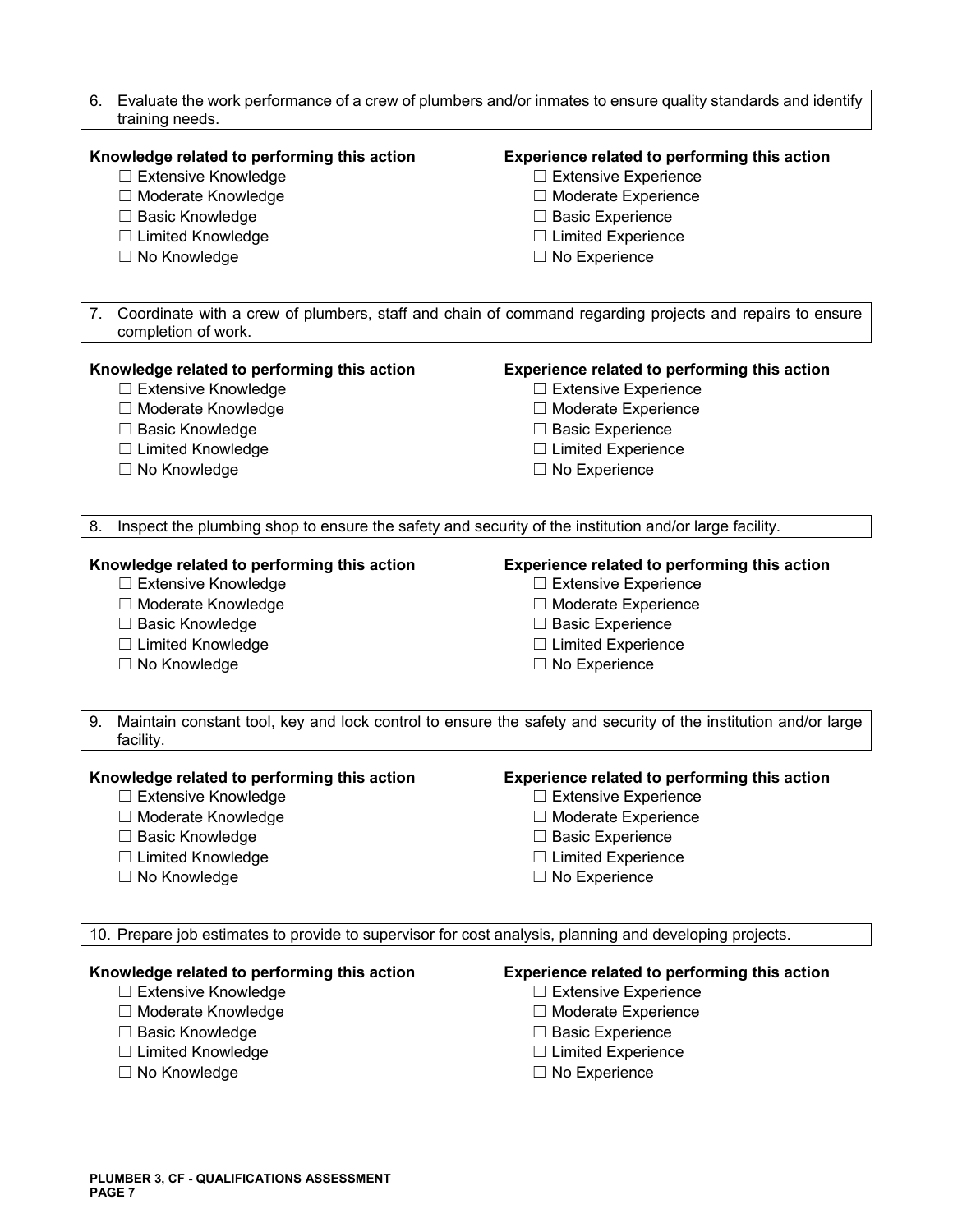| 11. Requisition tools, materials, supplies and equipment to ensure proper operation of the institution and/or large<br>facility.                                                                       |                                                                                                           |  |
|--------------------------------------------------------------------------------------------------------------------------------------------------------------------------------------------------------|-----------------------------------------------------------------------------------------------------------|--|
| Knowledge related to performing this action                                                                                                                                                            | Experience related to performing this action                                                              |  |
| $\Box$ Extensive Knowledge                                                                                                                                                                             | $\Box$ Extensive Experience                                                                               |  |
| □ Moderate Knowledge                                                                                                                                                                                   | □ Moderate Experience                                                                                     |  |
| □ Basic Knowledge                                                                                                                                                                                      | □ Basic Experience                                                                                        |  |
| □ Limited Knowledge                                                                                                                                                                                    | $\Box$ Limited Experience                                                                                 |  |
| □ No Knowledge                                                                                                                                                                                         | $\Box$ No Experience                                                                                      |  |
| 12. Prepare and maintain records and reports (e.g., inmate timekeeping, tool control, etc.) to ensure proper<br>operation of the institution and/or large facility according to departmental policies. |                                                                                                           |  |
| Knowledge related to performing this action                                                                                                                                                            | Experience related to performing this action                                                              |  |
| □ Extensive Knowledge                                                                                                                                                                                  | $\Box$ Extensive Experience                                                                               |  |
| □ Moderate Knowledge                                                                                                                                                                                   | □ Moderate Experience                                                                                     |  |
| □ Basic Knowledge                                                                                                                                                                                      | □ Basic Experience                                                                                        |  |
| □ Limited Knowledge                                                                                                                                                                                    | $\Box$ Limited Experience                                                                                 |  |
| □ No Knowledge                                                                                                                                                                                         | $\Box$ No Experience                                                                                      |  |
| 13. Communicate in a professional and effective manner with others (e.g., staff, inmates, public, etc.).                                                                                               |                                                                                                           |  |
| Knowledge related to performing this action                                                                                                                                                            | Experience related to performing this action                                                              |  |
| □ Extensive Knowledge                                                                                                                                                                                  | □ Extensive Experience                                                                                    |  |
| □ Moderate Knowledge                                                                                                                                                                                   | □ Moderate Experience                                                                                     |  |
| $\Box$ Basic Knowledge                                                                                                                                                                                 | □ Basic Experience                                                                                        |  |
| □ Limited Knowledge                                                                                                                                                                                    | $\Box$ Limited Experience                                                                                 |  |
| □ No Knowledge                                                                                                                                                                                         | $\Box$ No Experience                                                                                      |  |
| 14. Interpret blueprints to identify specific data to ensure work is done according to plans and specifications.                                                                                       |                                                                                                           |  |
| Knowledge related to performing this action                                                                                                                                                            | Experience related to performing this action                                                              |  |
| $\Box$ Extensive Knowledge                                                                                                                                                                             | $\Box$ Extensive Experience                                                                               |  |
| □ Moderate Knowledge                                                                                                                                                                                   | $\Box$ Moderate Experience                                                                                |  |
| □ Basic Knowledge                                                                                                                                                                                      | $\Box$ Basic Experience                                                                                   |  |
| □ Limited Knowledge                                                                                                                                                                                    | $\Box$ Limited Experience                                                                                 |  |
| $\Box$ No Knowledge                                                                                                                                                                                    | $\Box$ No Experience                                                                                      |  |
| plumbing codes and institutional and/or large facility operational procedures.                                                                                                                         | 15. Respond to work orders to ensure timely repair and maintenance of plumbing systems in accordance with |  |
| Knowledge related to performing this action                                                                                                                                                            | Experience related to performing this action                                                              |  |
| □ Extensive Knowledge                                                                                                                                                                                  | $\Box$ Extensive Experience                                                                               |  |
| □ Moderate Knowledge                                                                                                                                                                                   | $\Box$ Moderate Experience                                                                                |  |
| □ Basic Knowledge                                                                                                                                                                                      | <b>Basic Experience</b>                                                                                   |  |

- 
- 
- 
- ☐ Limited Knowledge ☐ Limited Experience
	- □ No Experience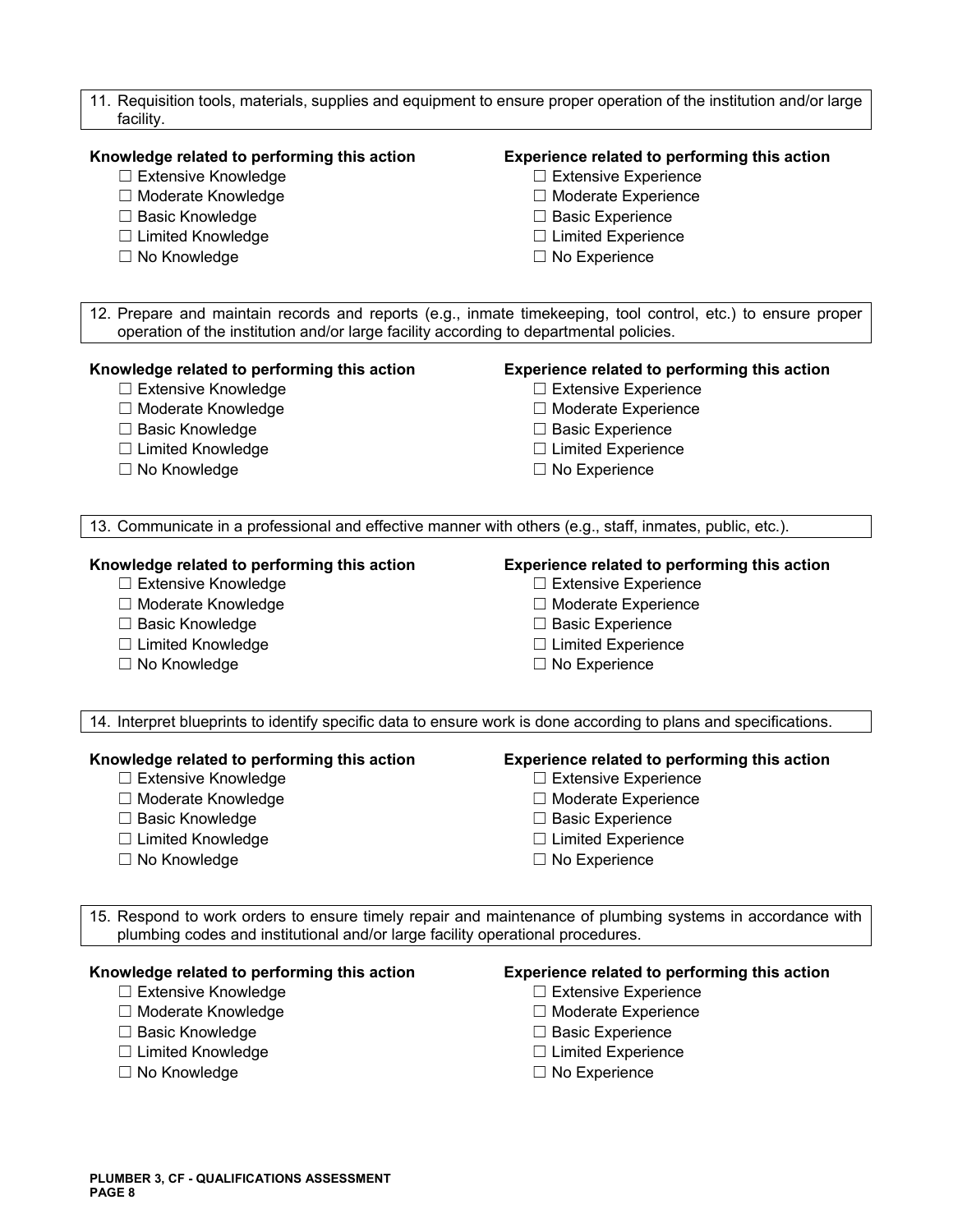| 16. Promote and maintain a work environment free of discrimination and harassment according to departmental<br>policies.                                                                           |                                                                                                                                                                                                                                                                                        |  |
|----------------------------------------------------------------------------------------------------------------------------------------------------------------------------------------------------|----------------------------------------------------------------------------------------------------------------------------------------------------------------------------------------------------------------------------------------------------------------------------------------|--|
| Knowledge related to performing this action<br>□ Extensive Knowledge<br>□ Moderate Knowledge                                                                                                       | Experience related to performing this action<br>□ Extensive Experience<br>□ Moderate Experience                                                                                                                                                                                        |  |
| □ Basic Knowledge                                                                                                                                                                                  | □ Basic Experience                                                                                                                                                                                                                                                                     |  |
| □ Limited Knowledge                                                                                                                                                                                | $\Box$ Limited Experience                                                                                                                                                                                                                                                              |  |
| □ No Knowledge                                                                                                                                                                                     | □ No Experience                                                                                                                                                                                                                                                                        |  |
| to departmental policies.                                                                                                                                                                          | 17. Resolve conflicts with inmates and/or staff to achieve and maintain a cohesive work environment according                                                                                                                                                                          |  |
| Knowledge related to performing this action                                                                                                                                                        | Experience related to performing this action                                                                                                                                                                                                                                           |  |
| □ Extensive Knowledge                                                                                                                                                                              | □ Extensive Experience                                                                                                                                                                                                                                                                 |  |
| □ Moderate Knowledge                                                                                                                                                                               | □ Moderate Experience                                                                                                                                                                                                                                                                  |  |
| □ Basic Knowledge                                                                                                                                                                                  | $\Box$ Basic Experience                                                                                                                                                                                                                                                                |  |
| □ Limited Knowledge                                                                                                                                                                                | $\Box$ Limited Experience                                                                                                                                                                                                                                                              |  |
| $\Box$ No Knowledge                                                                                                                                                                                | $\Box$ No Experience                                                                                                                                                                                                                                                                   |  |
| awareness per departmental policies.<br>Knowledge related to performing this action<br>□ Extensive Knowledge<br>□ Moderate Knowledge<br>□ Basic Knowledge<br>□ Limited Knowledge<br>□ No Knowledge | 18. Conduct training with a crew of plumbers and/or inmates to improve job skills, knowledge, and safety<br>Experience related to performing this action<br>□ Extensive Experience<br>□ Moderate Experience<br>□ Basic Experience<br>$\Box$ Limited Experience<br>$\Box$ No Experience |  |
|                                                                                                                                                                                                    |                                                                                                                                                                                                                                                                                        |  |
| 19. Maintain the safety and security of the institution and/or large facility to prevent damage to property.                                                                                       |                                                                                                                                                                                                                                                                                        |  |
| Knowledge related to performing this action                                                                                                                                                        | <b>Experience related to performing this action</b>                                                                                                                                                                                                                                    |  |
| $\Box$ Extensive Knowledge                                                                                                                                                                         | $\Box$ Extensive Experience                                                                                                                                                                                                                                                            |  |
| □ Moderate Knowledge                                                                                                                                                                               | □ Moderate Experience                                                                                                                                                                                                                                                                  |  |
| □ Basic Knowledge                                                                                                                                                                                  | $\Box$ Basic Experience                                                                                                                                                                                                                                                                |  |
| □ Limited Knowledge                                                                                                                                                                                | $\Box$ Limited Experience                                                                                                                                                                                                                                                              |  |
| □ No Knowledge                                                                                                                                                                                     | $\Box$ No Experience                                                                                                                                                                                                                                                                   |  |
| 20. Participate in meetings to share and compare information regarding plumbing issues.                                                                                                            |                                                                                                                                                                                                                                                                                        |  |
| Knowledge related to performing this action<br>□ Extensive Knowledge                                                                                                                               | Experience related to performing this action<br>$\Box$ Extensive Experience                                                                                                                                                                                                            |  |

- 
- 
- 
- 
- ☐ Moderate Knowledge ☐ Moderate Experience
	- □ Basic Experience
- ☐ Limited Knowledge ☐ Limited Experience
	- □ No Experience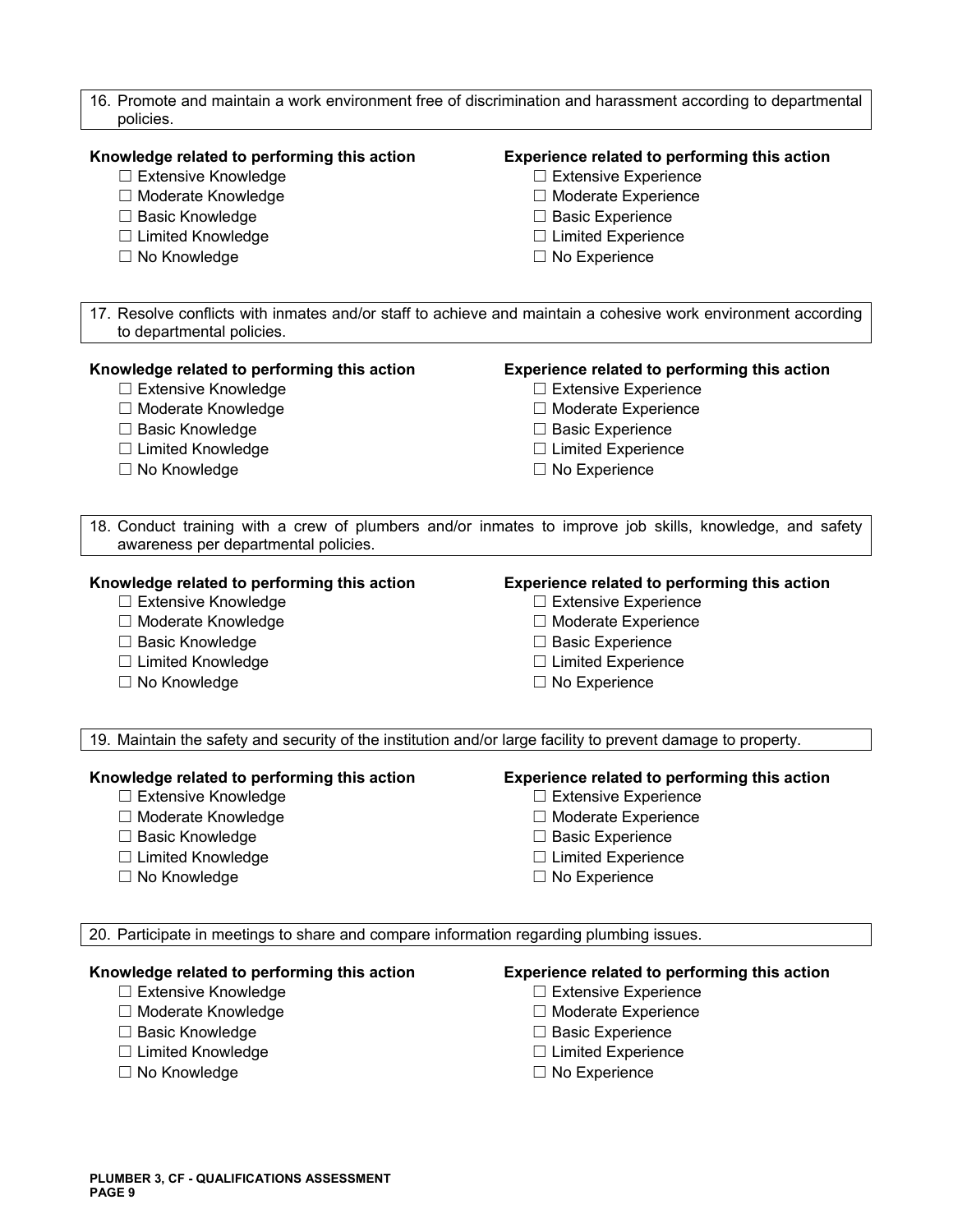21. Safely operate plumbing tools and equipment (e.g., pipe threaders, sewer machines, hand/power tools, etc.) to complete projects and work orders.

#### **Knowledge related to performing this action Experience related to performing this action**

- 
- ☐ Moderate Knowledge ☐ Moderate Experience
- ☐ Basic Knowledge ☐ Basic Experience
- ☐ Limited Knowledge ☐ Limited Experience
- 

- ☐ Extensive Knowledge ☐ Extensive Experience
	-
	-
	-
- ☐ No Knowledge ☐ No Experience

22. Act as a liaison between a crew of plumbers, and/or inmates and chain of command to inform them of current projects, work order completions, and preventative maintenance.

#### **Knowledge related to performing this action Experience related to performing this action**

- ☐ Extensive Knowledge ☐ Extensive Experience
- 
- 
- ☐ Limited Knowledge ☐ Limited Experience
- 

- 
- ☐ Moderate Knowledge ☐ Moderate Experience
- ☐ Basic Knowledge ☐ Basic Experience
	-
- ☐ No Knowledge ☐ No Experience

23. Operate computers for requisition orders, correspondence, research materials and equipment.

# **Knowledge related to performing this action Experience related to performing this action**

- ☐ Extensive Knowledge ☐ Extensive Experience
- ☐ Moderate Knowledge ☐ Moderate Experience
- ☐ Basic Knowledge ☐ Basic Experience
- ☐ Limited Knowledge ☐ Limited Experience
- ☐ No Knowledge ☐ No Experience

- 
- 
- 
- 
- 

#### **THIS CONCLUDES THE EXAMINATION**

**REVISION DATE:** 4/22/21 - BC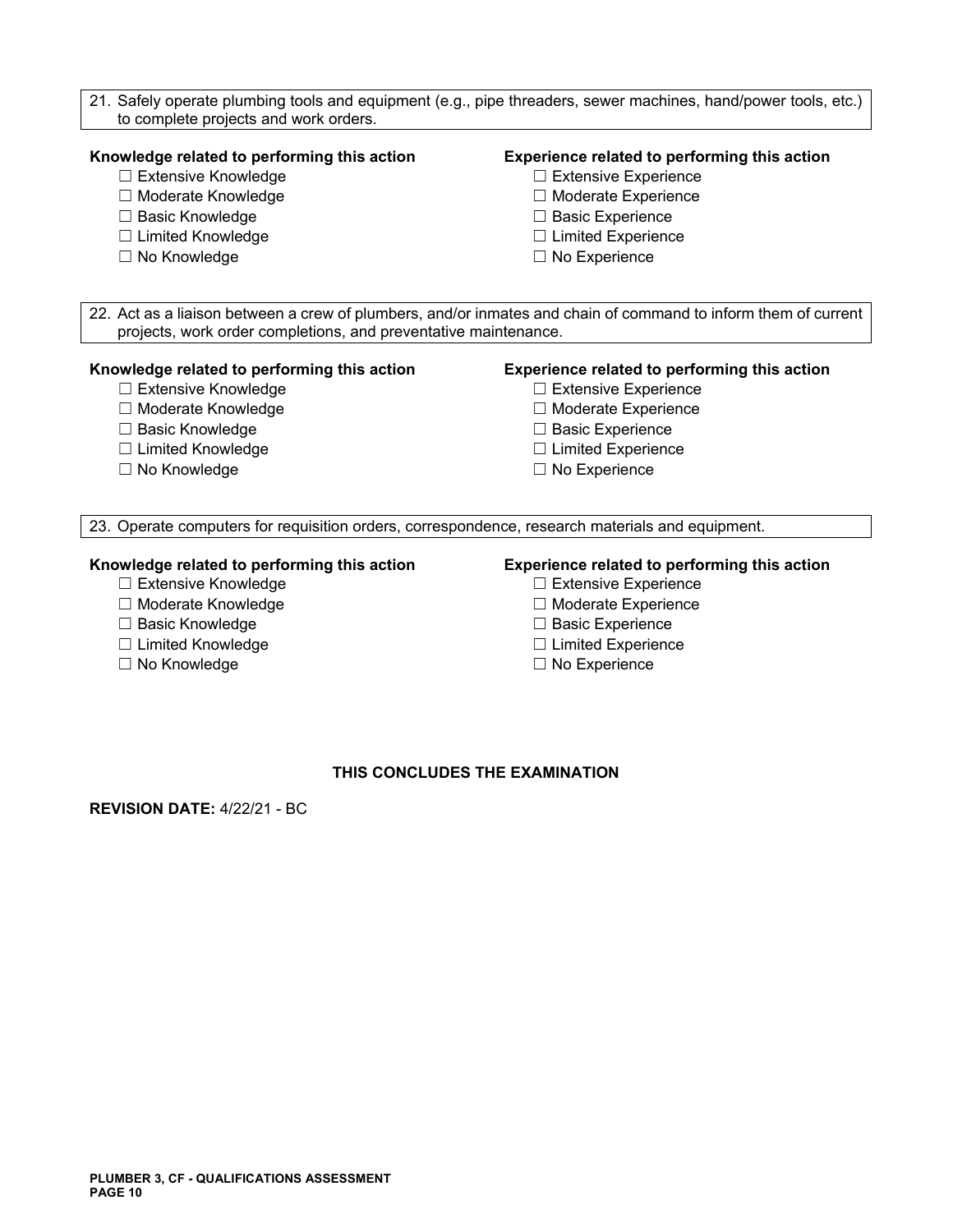# **RECRUITMENT QUESTIONNAIRE**

Applicants are asked to voluntarily provide the information below. The following data will be used for statistical data gathering and reporting purposes. This questionnaire will be separated from the examination and this information will not be used in any employment decisions.

# **GENDER**

- ☐ Male
- ☐ Female
- ☐ Non-binary

# **RACE AND ETHNICITY**

Check **one** box that best describes your race or ethnicity.

- ☐ Black or African American ☐ Multiple Asian\*\* ☐ Multiple Pacific Islander\*\*\*
- ☐ American Indian or Alaska ☐ Indian ☐ Guamanian
- ☐ Hispanic or Latino (alone or ☐ Chinese ☐ Samoan in combination with any other race) ☐ Filipino ☐ Other Pacific Islander
- 
- 
- Native ☐ Cambodian ☐ Hawaiian ☐ White ☐ Japanese ☐ Multiple Races\* ☐ Korean ☐ Laotian ☐ Vietnamese ☐ Other Asian

# **ASIAN PACIFIC ISLANDER**

- 
- 
- 
- 
- 

- \*If you identify with more than one race that is Non-Hispanic or Latino, select Multiple Races.
- \*\*If you identify with more than one Asian ethnicity, select Multiple Asian.

\*\*\*If you identify with more than one Pacific Islander ethnicity, select Multiple Pacific Islander.

### **AUTHORITIES**

Government Code sections 8310.5, 19705, 19790, 19792(h) and California Code of Regulations, Title 2, sections 599.980, 11013(b) authorize the State of California to collect demographic information on job applicants and exam participants for analysis and statistical purposes.

# **CONTINUE TO NEXT PAGE TO COMPLETE RECRUITMENT QUESTIONNAIRE**